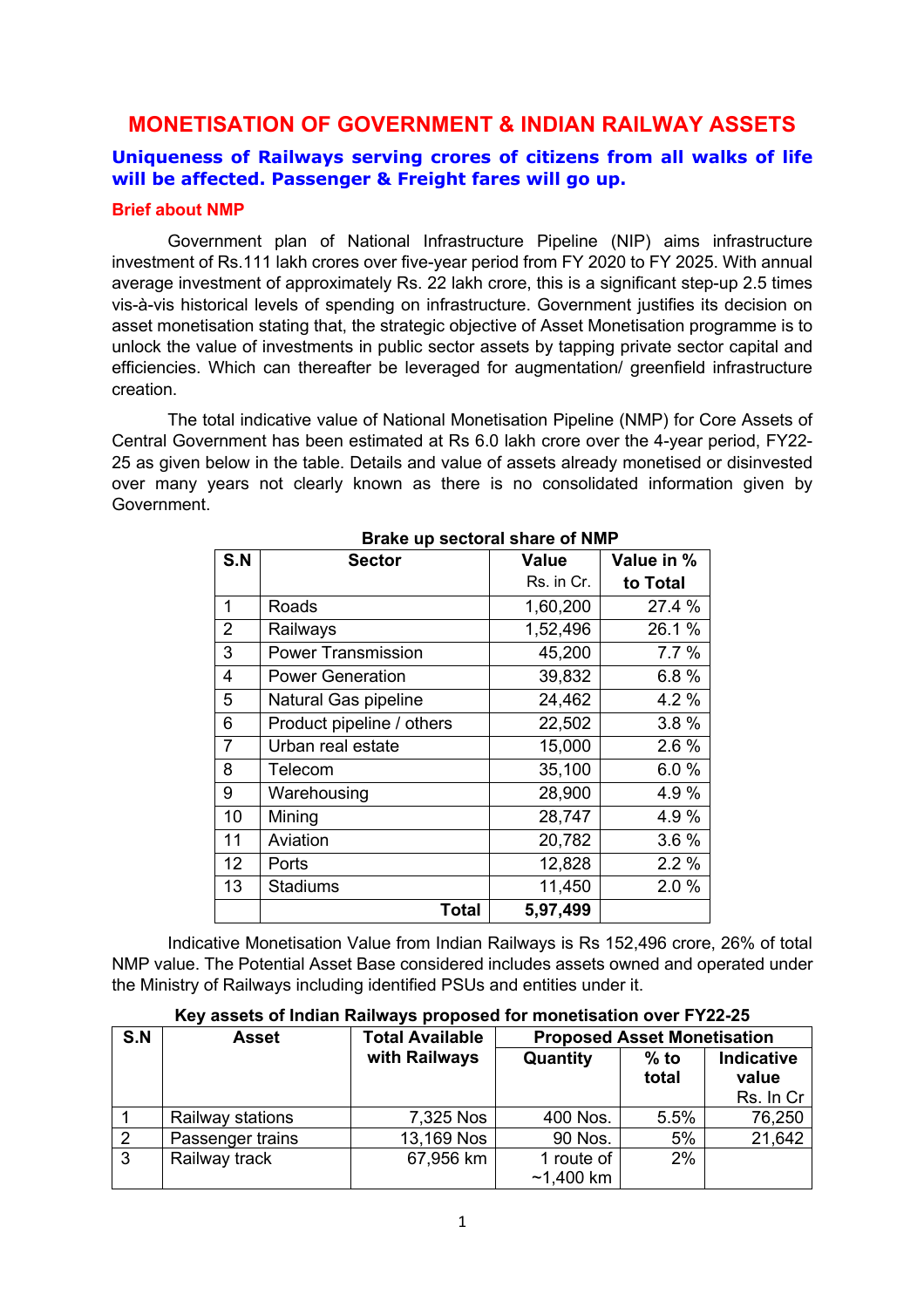| $\overline{4}$ | Konkan Railways       |                         | 741 km      | 100% |  |
|----------------|-----------------------|-------------------------|-------------|------|--|
| 5              | <b>Hill Railways</b>  | 5 Nos                   | 4 Nos., 244 |      |  |
|                |                       |                         | km route    |      |  |
| 6              | Railway owned Good-   | 1,246 Nos               | 265 Nos     | 21%  |  |
|                | sheds                 |                         |             |      |  |
| $\overline{7}$ | DFC track and allied  | Total length of         | 673 km      | 20%  |  |
|                | infrastructure        | Eastern &               |             |      |  |
|                |                       | Western                 |             |      |  |
|                |                       | Dedicated               |             |      |  |
|                |                       | <b>Freight Corridor</b> |             |      |  |
|                |                       | 2,843 km                |             |      |  |
| 8              | Others-Railway        |                         | 15 Railway  |      |  |
|                | colonies and stadiums |                         | stadiums &  |      |  |
|                |                       |                         | selected    |      |  |
|                |                       |                         | Railway     |      |  |
|                |                       |                         | Colonies    |      |  |

NIP task force report estimated, about 15-17% of the outlay is to be met through so called innovative and alternative initiatives viz. asset monetisation, funding through a new Development Finance Institution (DFI) etc. Of which asset monetisation has been suggested as a tool to monetise operational assets at both Central and State levels.

## **What Government says**

Asset Monetisation, entails a limited period license/ lease of an asset, owned by the government or a public authority, to a private sector entity for an upfront or periodic consideration.

One of the examples implemented successfully quoted by Government is, in June 2020 Maharashtra State Road Development Corporation (MSRDC) awarded the tolling rights of Mumbai Pune Expressway and old Mumbai-Pune corridor (NH-48) to IRB Infrastructure Developers for a total consideration of Rs 8,262 crore comprising upfront payment of Rs 6,500 crore and the balance in staggered instalments over a period of three years.

Government says, Asset recycling is considered as an alternative strategy where there is a considerable public asset base–comprising of mature brownfield or surplus or underutilized assets–which is leveraged for raising upfront capital for investment in new assets or for revitalization of existing assets. Asset recycling is being increasingly recognized as a means of alleviating budget pressure and delivering new infrastructure and services. It simultaneously enables private sector investors avoid risks associated with the construction phase. There is already an established track record of investment by institutional investors and funds in mature economic infrastructure projects such as toll roads, ports and airports in North America, Europe and Australia. More recently, such investments have been seen in Asia-Pacific region as well.

## **What is the reality**

But, Leasing & licensing for long years will be as good as selling, may be worst than outright selling in some cases. Given the long-term leasing tenure 50 years or 99 years and complexity associated with these projects, it is beyond the vision of anyone to identify all possible contingencies and stumbling blocks during project development and operation for a long period of time. Unanticipated issues arising beyond agreed documentation cannot be settled. For number of reasons including failure by private operator, changes in socio & economic scenario, changes in Government policy, Central & State Governments to achieve their obligations, external circumstances, natural calamities, cashflows to the private operator,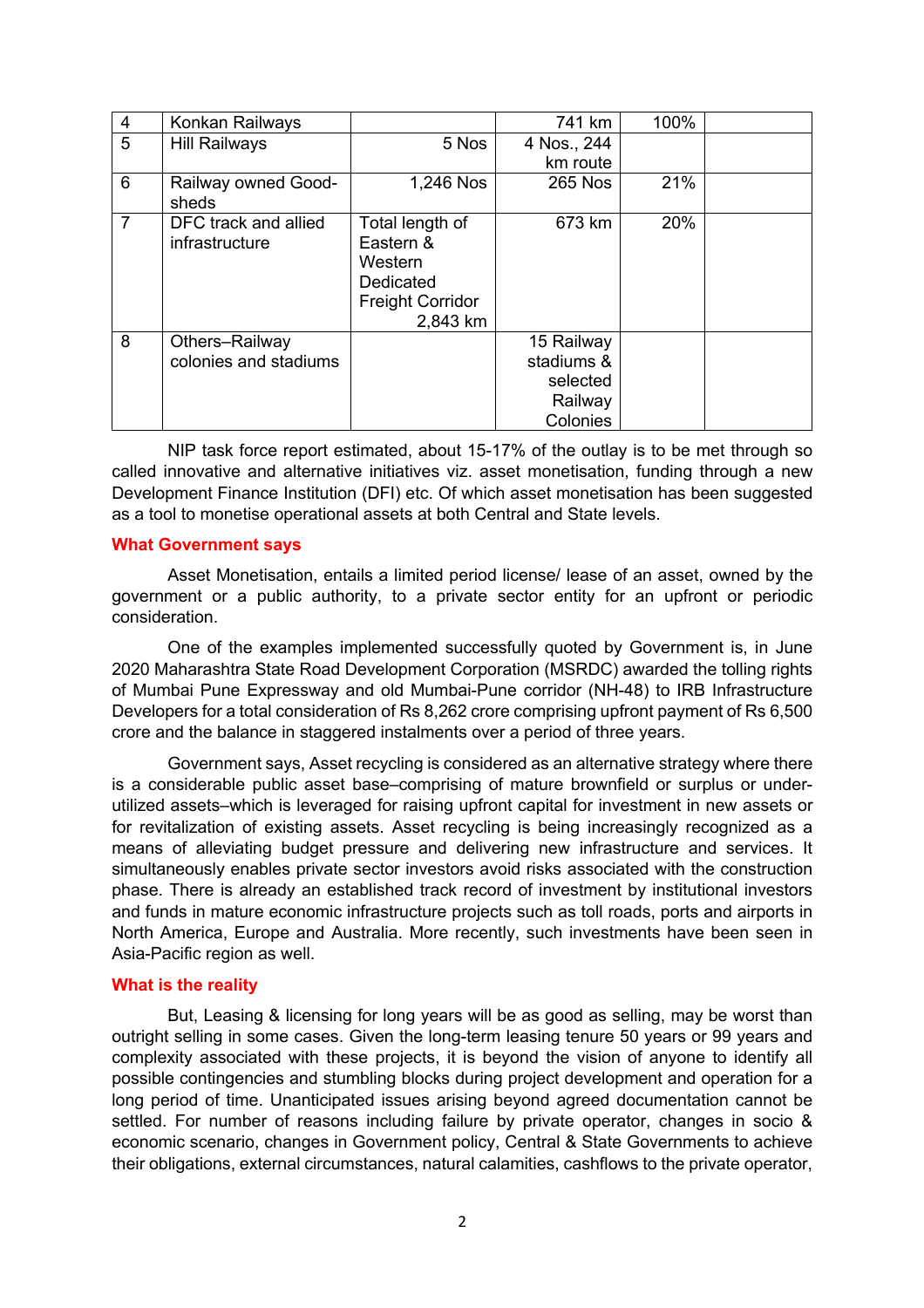vulnerability of projects invested through FDI according to the unpredictable performance of international finance markets, etc these monetization plan will fail.

There is huge cost attached to the debt of private operators since they are required to provide good return of investment. This cost has to be borne invariably either by customers ie citizens or by Government in the form of subsides or by other means like tax concession, concession on loan interest or even writing off of loan.

Private sector is expected to do what it is paid to do. Monitoring of their performance in huge magnitude will be a major problem for Government agencies. Private sectors are not obligatory to spend money and to do R&D for future developments and needs.

Ultimately it is going to be Government's responsibility. Citizens will continue to hold Government accountable for quality of utility services. Government needs to have sufficient expertise to execute and monitor the contract to enforce the obligations.

#### **Example**

Private sector will likely to have advantages by holding better data relating to their projects, which will be a major hinderance in getting the Government's capital & operational share. Government is facing this problem with toll plaza operators of National High Ways. Government is not able to bring transparency in the huge collection done in the NH toll plazas. Citizens are forced to pay multiple taxation. For every vehicle, GST & road tax is collected, huge tax on petrol & diesel is being levied, higher insurance premium etc add to the cost escalation.

In addition, payment at toll plaza has become a major harassment for people from all walks of life, whether they use their own transport or public transport. Government is not in a position to declare income from toll plazas accurately. Toll plazas are not only looting the public money, they reduce speed of the travel considerably. They have done nothing to improve the safety in road travel. In fact situation is turning from bad to worse, in India number of road accidents and death & major injury due to road accidents is highest in the world. More collection at toll plazas have not resulted in reduction in accidents, painfully it is getting increased. More dangerously there is no comprehensive data on accidents and corrective & preventive action taken by them is available with Government. It is clear that except Toll Plaza operators no one in India is happy about Toll Plazas. One of the article based on RTI replies published in a National Daily attached as annexure hits out how crores of rupees seem to have been swindled every year

Government don't release any data on difference in cost of travel between then Mumbai Pune Expressway, now Maharashtra State Road Development Corporation (MSRDC) road. We have to mind that it is not a new infrastructure, even though it is an existing infrastructure, the cost of Rs.8262 plus loan interest payment, profit margin etc will be collected from users of this road within a period of three years.

## **Indian Railways may not available for common men**

Second Class-Ordinary in Indian Railways costs only 23.78 paise per KM, it is 20.73 paise/KM for sub-urban travel. In 2019-20 IR carried 808.6 crore passengers. Out of this 644.8 crore (80%) were using sub-urban and second-class ordinary travel, only 20% were using reserved classes including sleeper class, i.e 94% of passengers are using sub-urban, second class ordinary and sleeper class travel. Any monetisation of Indian Railway infrastructure including Railway Stations, Passenger trains, Railway Tracks, etc will put these 760 crore common men in serious risk of paying more for the same service or less availability of these common men services.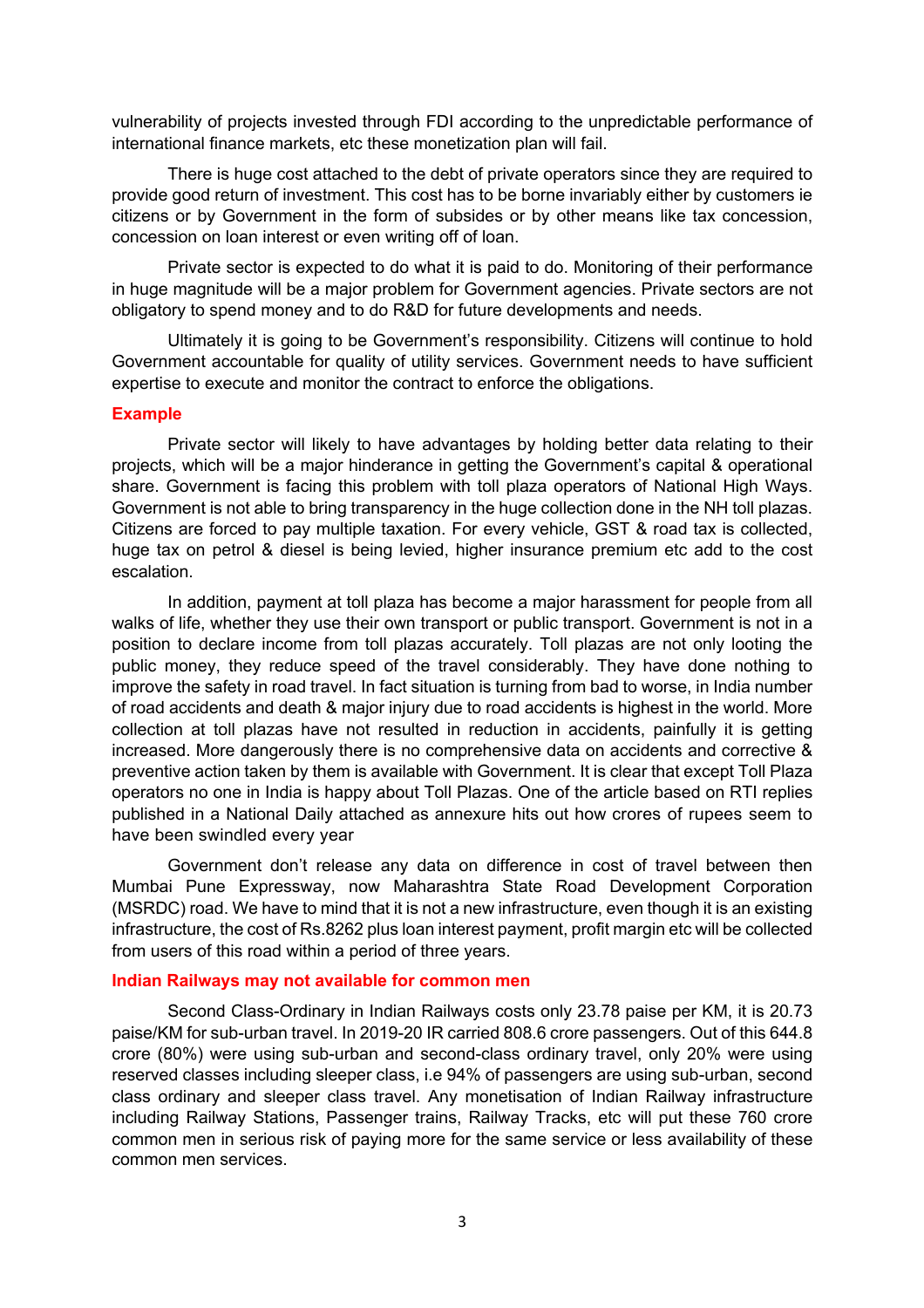For upper class passengers invariably, fairs will go up and the benefit of higher fares will be eaten away by private train operators. Two classes through them Indian Railways is earning profit, A/C three tier & AC Chair Car, will be robbed by private train operators.

Indian Railways infrastructure has been developed and continue to have addition according to the need in passenger & freight traffic taking into consideration socio-economic conditions without profit moto. A huge infrastructure will be under the risk of disintegration. Given the vertically integrated structure of Indian Railways, its revenues are not segregated across individual routes, recovery of route wise cost will not be possible if individual rail routes are monetized and handed over to private. Individual ownership and management for rail infrastructure below the rail (track infrastructure management) will end in over exploitation of Railway tracks on some routes and closure of some other routes.

Standalone monetisation models for important 400 Railway Stations will be resulting in passengers and Railways paying "user fee" to private companies. Many of services now available free of cost like parking, drinking water, waiting & rest room facilities, etc will be charged substantially.

## **Monetisation of Dedicated Freight Corridors (DFC) will make a big dent in IR's earning**

Dedicated Freight Corridors (DFC) for the route length of 2,843 km costing around one lakh crore is a unique project. Nowhere in the world dedicated rail fright corridors developed with this magnitude of investment. Handing over of DFC to private through monetisation from the stage of commissioning of its operation will make a huge dent in the earnings of Indian Railways particularly when 64% of IR's earnings come from freight traffic and no need to add it will increase freight fares also.

**In a nut-shell value of assets to be monetised will be underestimated and expected return for the Government will not come. Neither monetization can reduce the cost of service to the end users i.e to citizens, hence Government should reconsider its decision on massive monetization proposals.** 

> K.V.Ramesh rameshirtsa@yahoo.co.in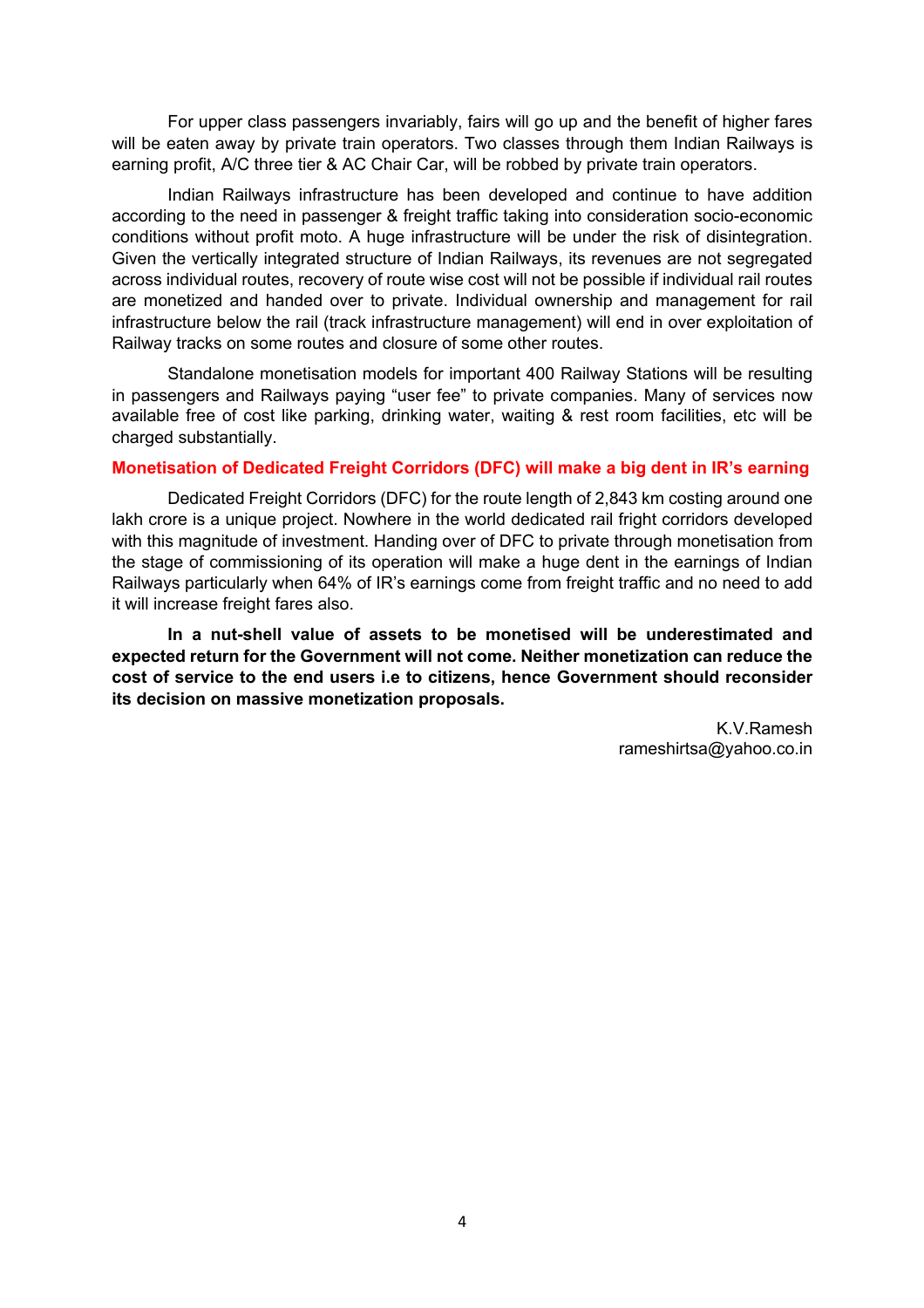

# False data, money swindling: RTI data hint at massive toll-gate scam in Tamil Nadu

This indicates that a few lakh motorists' fees could have been kept off the records at the toll gate every month in 2019, and perhaps even before.

Published: 04th October 2021 04:13 AM | Last Updated: 04th October 2021 11:54 AM

CHENNAI: Ever since the Electronic Toll Collection (ETC) system was introduced on National Highways (NH), there has been a huge surge in the user fee collected, fuelling allegations that data was falsified, and crores of rupees swindled.

Take the month of July for instance. This year, 7.39 lakh more vehicles were levied a toll, compared to the same month in 2019, at the Paranur toll gate on the Chennai-Tiruchy NH.

Since February 15 this year, the toll was only collected through the FASTag system.

This indicates that a few lakh motorists' fees could have been kept off the records at the toll gate every month in 2019, and perhaps even before. Fees have been collected at the Paranur and Athur toll gates since April 1, 2005.

As per the National Highway Fee (Determination of Rates and Collection) Rules, 2008, user fee ought to be reduced by 60 per cent on realisation of the entire project cost.

If payments are not accounted for, the realisation of the project cost gets delayed, allowing toll gate operators to collect a high user fee even after the concessionaire agreement ends.

Truckers' associations said their allegations — that corruption was rampant in toll collection — are justified, and an inquiry is needed.

## **'FASTag has brought in transparency'**

NHAI officials said there won't be any irregularities now that FASTag has been implemented. In July 2019, about 5.08 lakh vehicles crossed the Paranur toll plaza, yielding a collection of Rs 3.14 crore.

In July 2021, about 12.47 lakh vehicles passed the toll gate, yielding Rs 8.83 crore, as per data sourced through an RTI enquiry lodged by TNIE.

The information was furnished by PT Mohan, project director, Project Implementation Unit, NHAI, Kancheepuram.

Incidentally, in July 2019, just about 20 per cent of the toll collection was via FASTag, and the rest was paid in cash.

This July, however, 91.6 per cent was collected via FASTag, and the rest was paid in cash, including a penalty for using the wrong lane.

GR Shanmugappa, general secretary, South India Motor Transport Association (SIMTA), said there can be no scientific explanation for the increase in toll collection post the implementation of FASTag, unless there are irregularities.

"At Paranur toll gate alone, crores of rupees seem to have been swindled every year. If we do a similar assessment for all toll gates for the past 10-15 years, the toll-collection scam would run into several hundred crores. There should be an inquiry into this," Shanmugappa said.

SP Somashekar, regional officer, NHAI, Chennai said fee collection witnessed an upward trend at many toll plazas functioning under the Build Operate Transfer model.